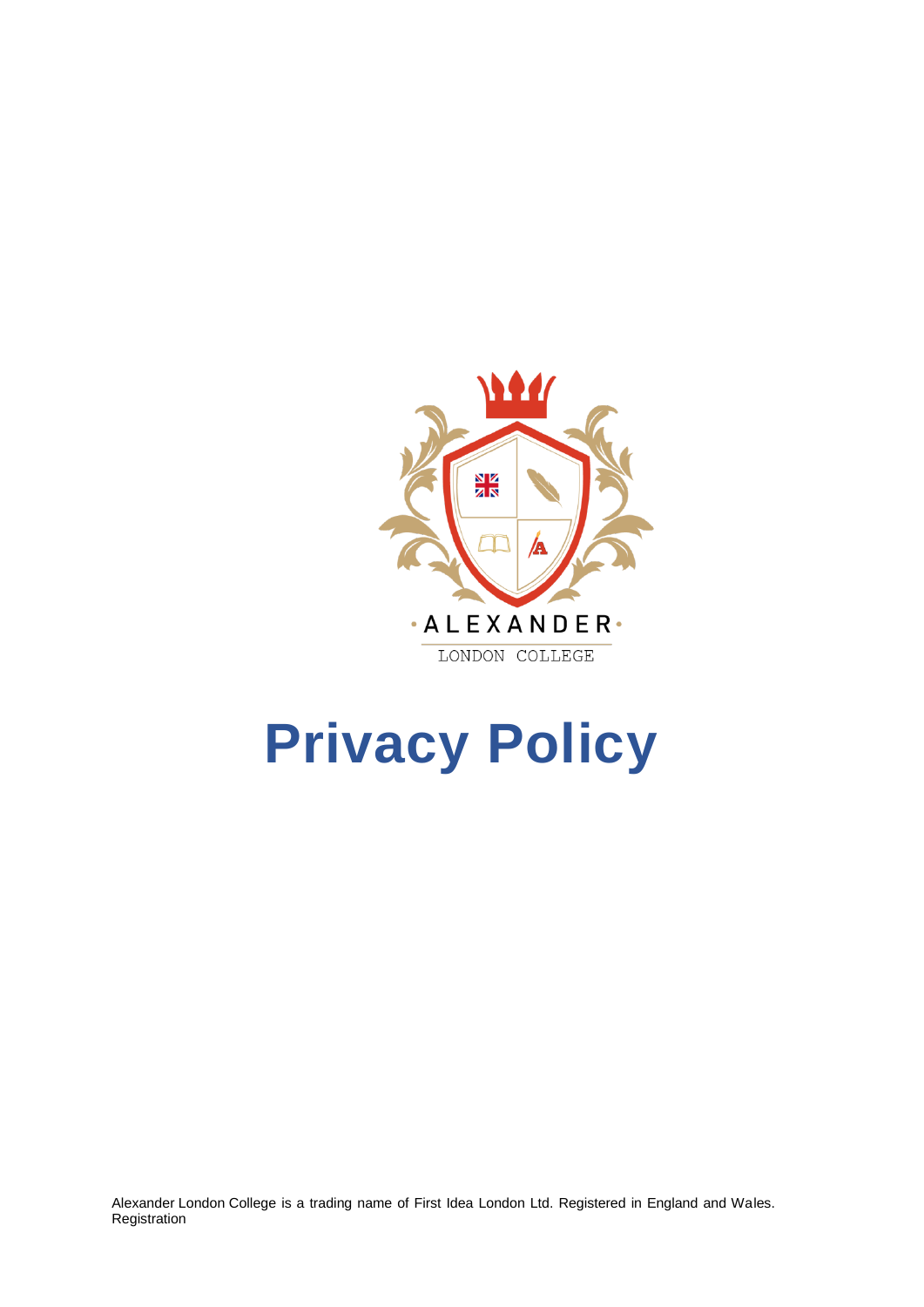At the Alexander London College we are committed to safeguarding and preserving the privacy of our visitors.

This Privacy Policy explains what happens to any personal data that you provide to us, or that we collect from you whilst you visit our site.

#### **Information We Collect**

In running and maintaining our website we may collect and process the following data about you:

- Information about your use of our site including details of your visits such as pages viewed and the resources that you access. Such information includes traffic data, location data and other communication data.
- Information provided voluntarily by you. For example, when you register for information.
- Information that you provide when you communicate with us by any means.

# **Use of Cookies**

Cookies provide information regarding the computer used by a visitor. We may use cookies where appropriate to gather information about your computer fin order to assist us in improving our website.

We may gather information about your general internet use by using the cookie. Where used, these cookies are downloaded to your computer and stored on the computer's hard drive. Such information will not identify you personally. It is statistical data. This statistical data does not identify any personal details whatsoever

You can adjust the settings on your computer to decline any cookies if you wish. This can easily be done by activating the reject cookies setting on your computer.

Our advertisers may also use cookies, over which we have no control. Such cookies (if used) would be downloaded once you click on advertisements on our website.

### **Use of Your Information**

We use the information that we collect from you to provide our services to you. In addition to this we may use the information for one or more of the following purposes:

 $\ddot{\phantom{1}}$  To provide information to you that you request from us relating to our products or services.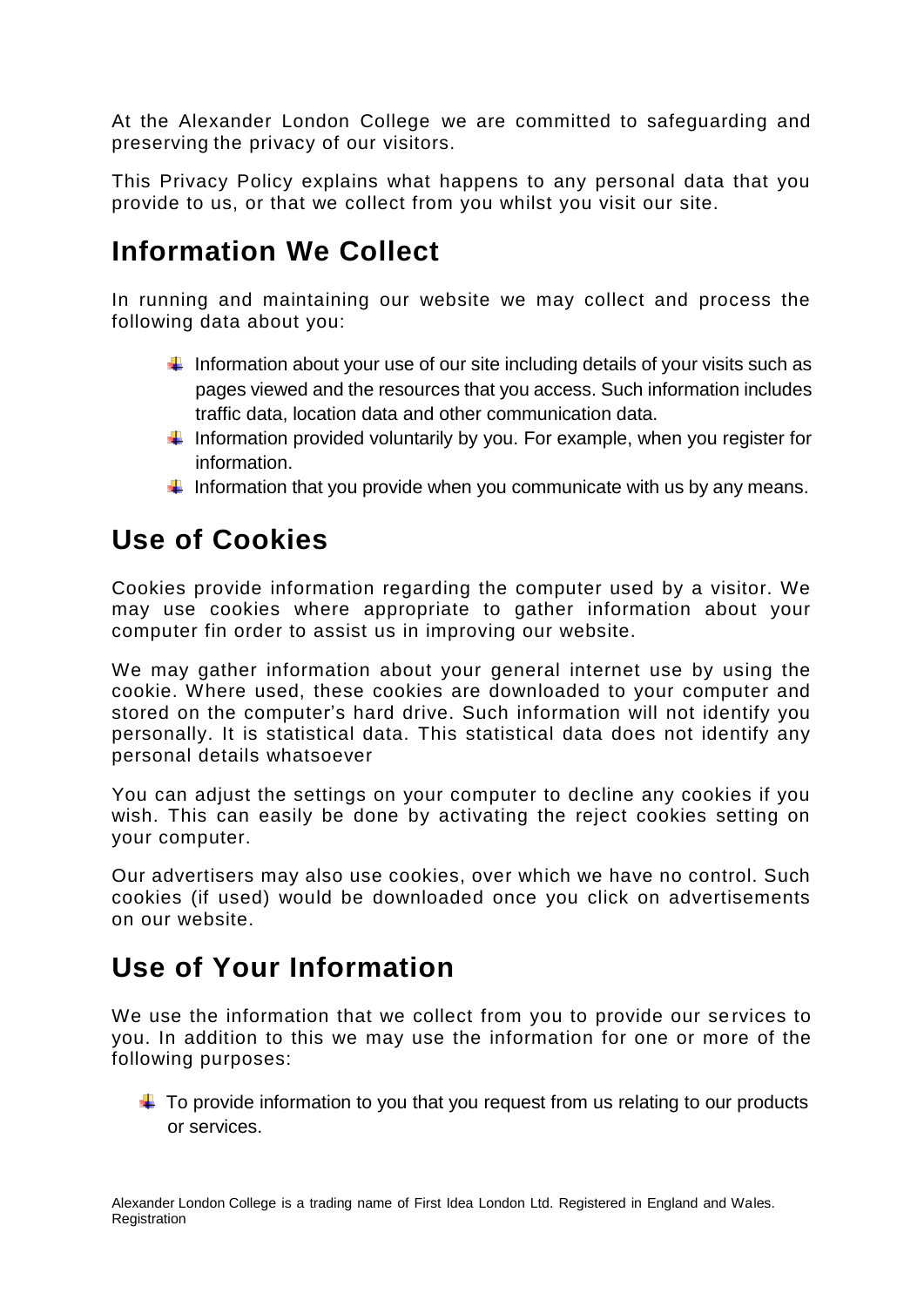- $\ddot{\phantom{1}}$  To provide information to you relating to other products that may be of interest to you. Such additional information will only be provided where you have consented to receive such information.
- $\ddot$  To inform you of any changes to our website, services or goods and products.

If you have previously purchased goods or services from us we may provide to you details of similar goods or services, or other goods and services, that you may be interested in.

Where your consent has been provided in advance, we may allow selected third parties to use your data to enable them to provide you with information regarding unrelated goods and services which we believe may interest you. Where such consent has been provided it can be withdrawn by you at any time.

#### **Remarketing**

Alexander London College may remarket your information. Remarketing is a way for us to connect with our audience, based upon your past interactions with the Alexander London College website.

Third-party marketing vendors may be instructed by Alexander London College to perform remarketing services. Consequently, third -party vendors, including Google, may display Alexander London College adverts on a multitude of third - party websites across the internet. Third -party vendors, including Google, use cookies to serve ads based on a user's prior visits to and interaction with Alexander London College's website.

To opt out of customized Google Display Network ads please click here. To find out more about how Google uses any data it collects please visit [http://www.google.co](http://www.google.c/)m/privacy\_ads.html.

Any information obtained is used only for remarketing purposes and will not be used by Alexander London College or third party-vendors, including Google, for any other purpose.

#### **Storing Your Personal Data**

In operating our website, it may become necessary to transfer data that we collect from you to locations outside of the European Union for processing and storing. By providing your personal data to us, you agree to this transfer, storing or processing. We do our upmost to ensure that all reasonable steps are taken to make sure that your data is treated and stored securely.

Unfortunately, the sending of information via the internet is not totally secure and on occasion such information can be intercepted. We cannot guarantee the security of data that you choose to send us electronically. Sending such information is entirely at your own risk.

Alexander London College is a trading name of First Idea London Ltd. Registered in England and Wales. Registration